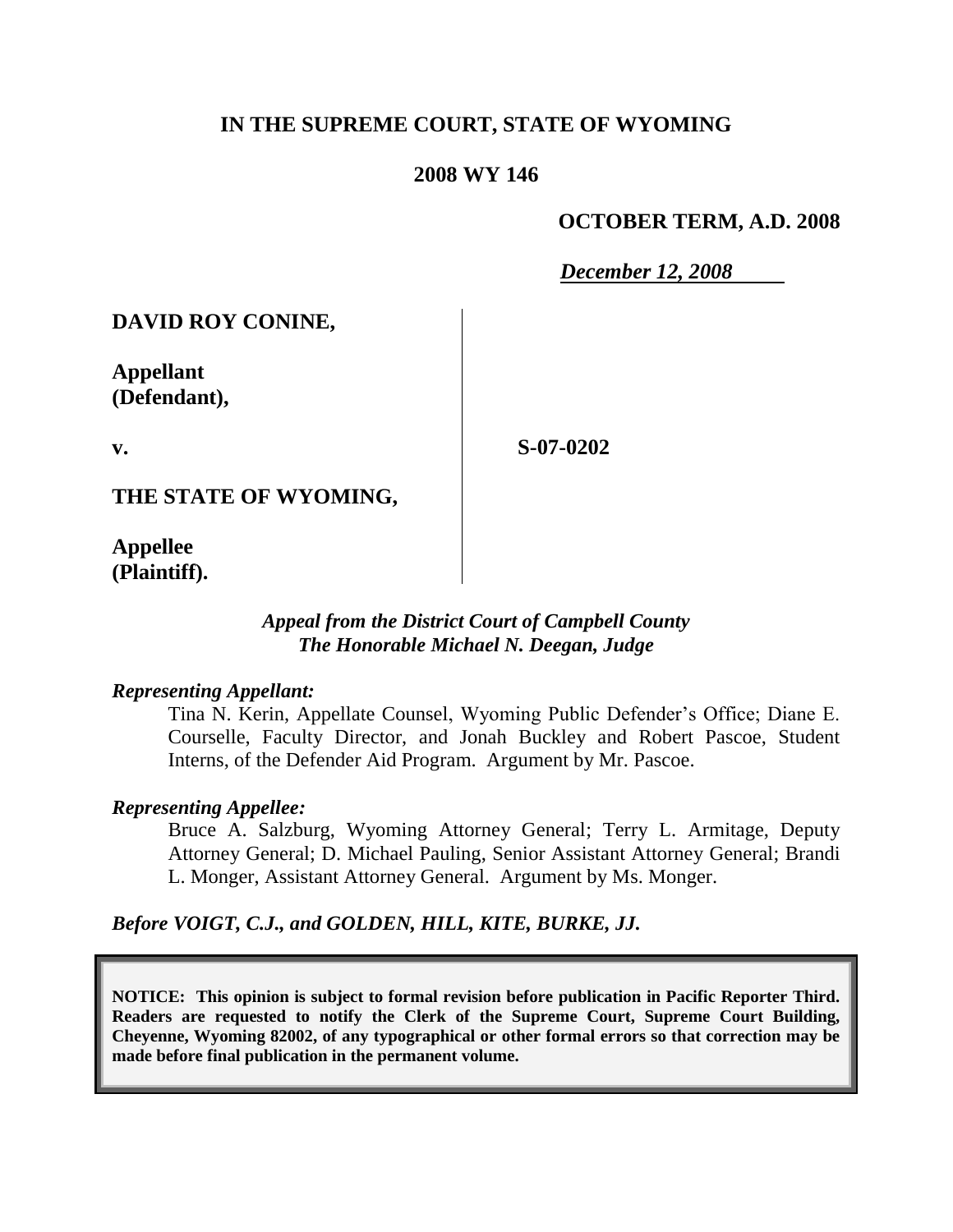**GOLDEN**, Justice.

[¶1] A jury convicted Appellant David Roy Conine of aggravated assault and battery. On appeal, Conine challenges the sufficiency of the evidence to sustain his conviction and asserts reversible error based on alleged instances of prosecutorial misconduct during voir dire and opening statement. We affirm.

#### **ISSUES**

[¶2] Conine presents the following issues:

I. Was the evidence legally insufficient to support a conviction for aggravated assault when, in the manner used, the allegedly deadly weapon  $-$  a frying pan  $-$  caused only minor injuries?

II. Did the prosecutor during voir dire improperly precondition the jury to conclude that the frying pan was a deadly weapon?

III. Did the prosecutor improperly vouch for the credibility of the alleged victim when he told the jury that Jerry Cox seems to be "a pretty honest man"?

## **FACTS**

[¶3] In October 2006, Conine and the victim, Jerry Cox, resided at the Lazy U Bunkhouse, a boarding house with individual bedrooms and shared common areas for cooking and socializing. On the evening of October 10, Cox was in the kitchen area preparing his dinner when Conine approached him and started a verbal altercation regarding an incident that had occurred several days earlier. Cox tried to ignore Conine, but Conine continued to become more aggressive. Cox eventually turned away from Conine in an attempt to halt the exchange. When he turned back around, Conine punched him several times about the head and face and then hit him with an aluminum frying pan on the left side of his face, his right jaw, and the top of his head. As a result of Conine's actions, Cox lost a tooth and suffered significant pain, bruising and swelling to his face and head.

[¶4] The State charged Conine with aggravated assault and battery, alleging that Conine knowingly caused bodily injury to Cox with a deadly weapon; to wit, the frying pan. Following a one-day trial, during which both Conine and Cox testified and provided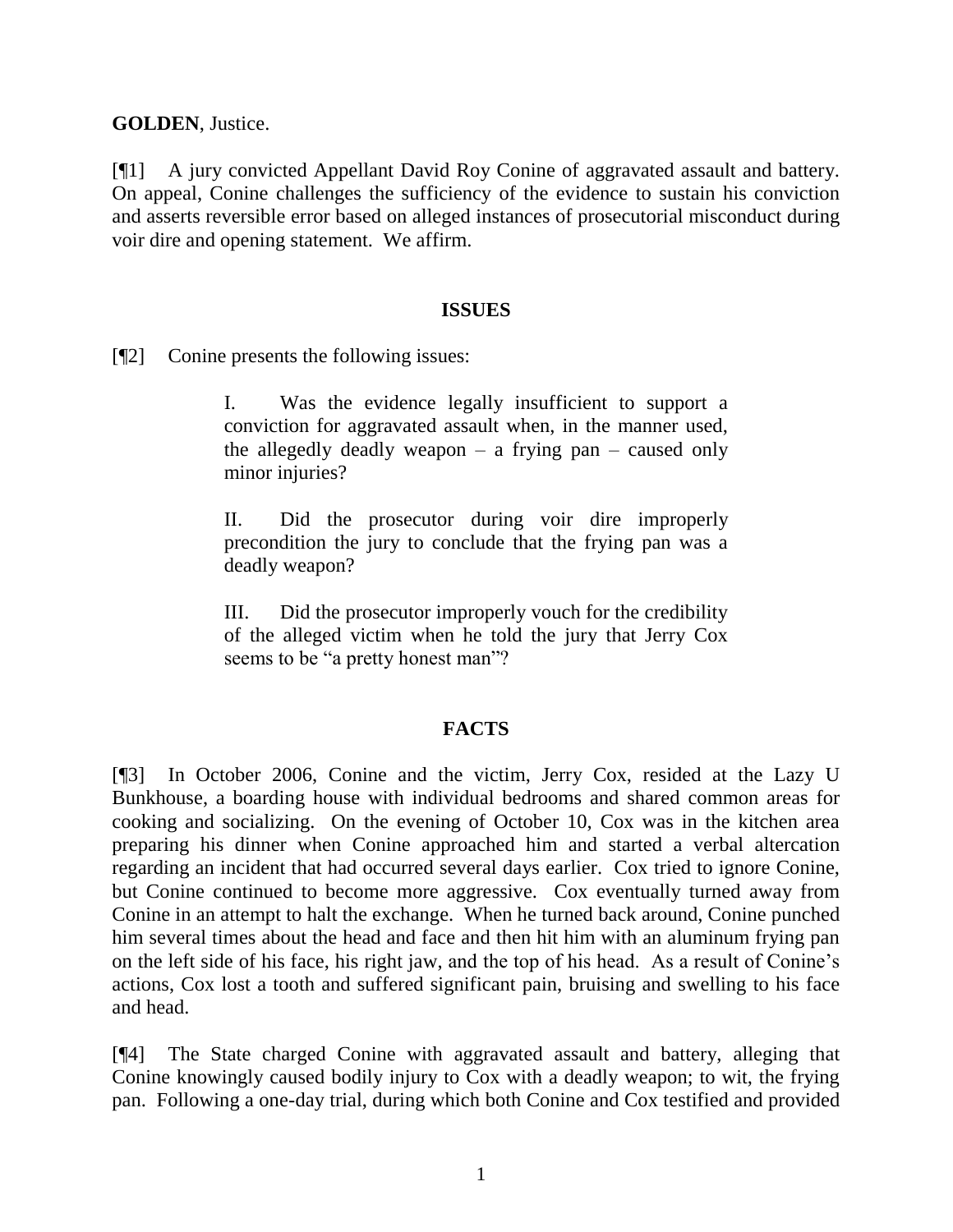differing accounts of the events surrounding the altercation and Cox's resulting injuries, the jury found Conine guilty on the charged offense.<sup>1</sup> The district court subsequently sentenced Conine to a term of imprisonment of three to eight years. This appeal followed.

#### **DISCUSSION**

#### **A. Sufficiency of the Evidence**

[¶5] Conine questions the sufficiency of the evidence to sustain his conviction. When reviewing a sufficiency of the evidence claim, we analyze the evidence, and any applicable inferences that may be reasonably drawn from it, in the light most favorable to the State. *Dettloff v. State*, 2007 WY 29, ¶ 22, 152 P.3d 376, 383 (Wyo. 2007); *Grissom v. State*, 2005 WY 132, ¶ 24, 121 P.3d 127, 136 (Wyo. 2005). We have consistently held that it is the jury's responsibility to resolve conflicts in the testimony, weigh the evidence, and draw reasonable inferences from the facts. *Sotolongo-Garcia v. State*, 2002 WY 185, ¶ 11, 60 P.3d 687, 689 (Wyo. 2002). We will not substitute our judgment for that of the jury but will only determine whether a rational trier of fact could have found the essential elements of the crime beyond a reasonable doubt. *Grissom*, ¶ 24, 121 P.3d at 136; *Pacheco v. State*, 2004 WY 160, ¶ 6, 102 P.3d 887, 889 (Wyo. 2004); *Sotolongo-Garcia*, ¶ 11, 60 P.3d at 689; *Lane v. State*, 12 P.3d 1057, 1063 (Wyo. 2000).

[¶6] Conine was convicted of aggravated assault and battery under Wyo. Stat. Ann. § 6-2-502(a)(ii) (LexisNexis 2007), which states in pertinent part: "A person is guilty of aggravated assault and battery if he . . . knowingly causes bodily injury to another with a deadly weapon." At trial, and in accordance with the statute, the district court instructed the jury that it should not convict Conine unless it found, beyond a reasonable doubt, that he caused bodily injury to Cox with a deadly weapon:

> The necessary elements of the crime of Aggravated Assault and Battery, as charged in the Information, are:

- 1. On or about the  $10^{th}$  day of October, 2006;
- 2. In Campbell County, Wyoming;
- 3. The Defendant, David Roy Conine;
- 4. Knowingly caused;

l

<sup>&</sup>lt;sup>1</sup> The district court's "Judgment Upon Jury Verdict" and "Sentence" incorrectly identifies the criminal offense as "Aggravated Assault with a Deadly Weapon."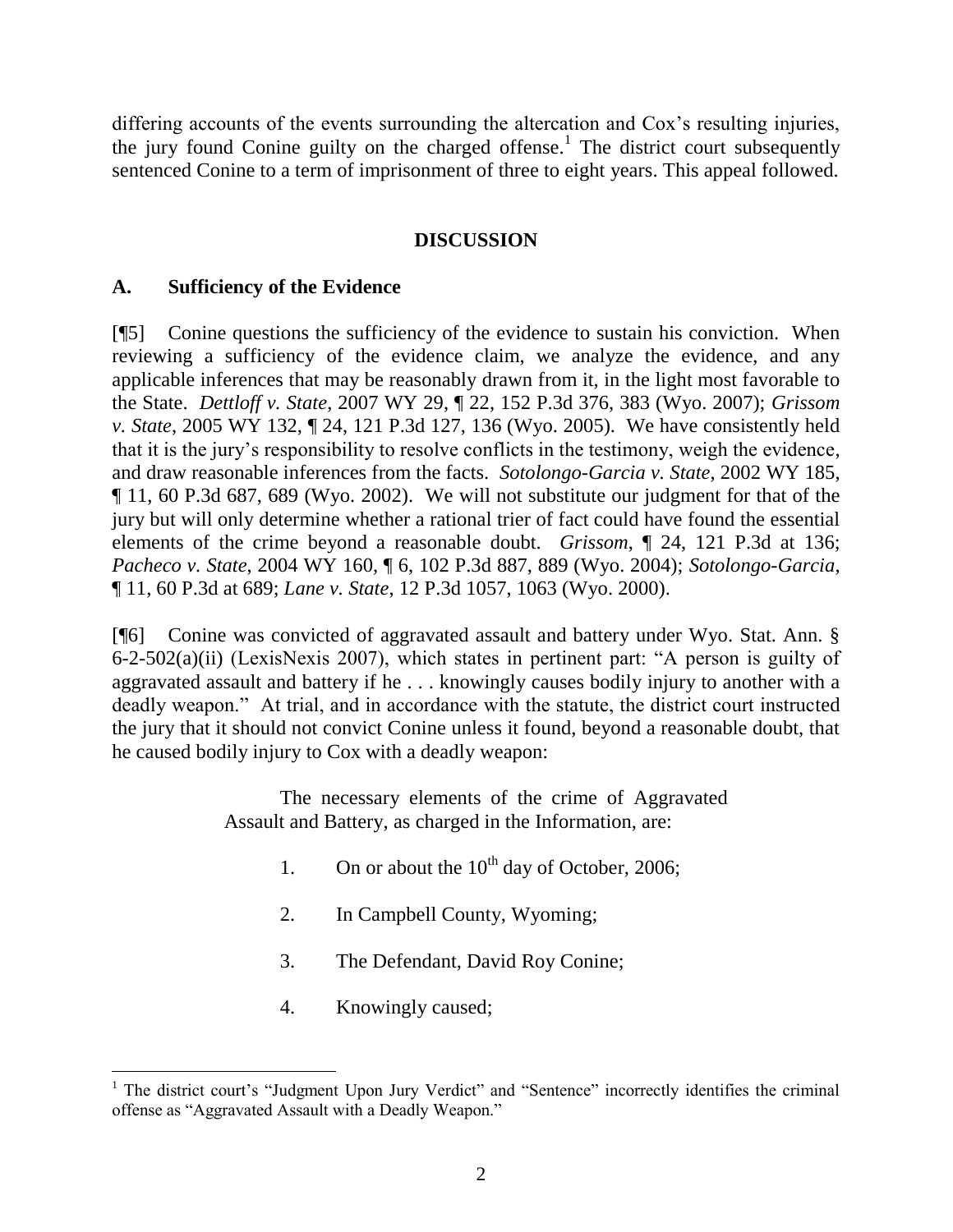- 5. Bodily injury to another person, Jerry Cox;
- 6. With a deadly weapon.

If you find from your consideration of all the evidence that each of these elements has been proved beyond a reasonable doubt, then you should find the defendant guilty.

If, on the other hand, you find from your consideration of all the evidence that any of these elements has not been proved beyond a reasonable doubt, then you should find the defendant not guilty.

The district court instructed the jury on these statutory definitions of the elements of the  $offense<sup>2</sup>$ 

> "Bodily injury" means physical pain, illness or any impairment of physical condition.

> "Deadly weapon" means but is not limited to a firearm, explosive or incendiary material, motorized vehicle, an animal or other device, instrument, material or substance which in the manner it is used or is intended to be used is reasonably capable of producing death or serious bodily injury.

> "Serious bodily injury" means bodily injury which creates a substantial risk of death or which causes miscarriage, severe disfigurement or protracted loss or impairment of the function of any bodily member or organ.

[¶7] In attacking the sufficiency of the evidence, Conine first argues the evidence failed to support the jury's finding that the frying pan used to assault Cox constituted a deadly weapon. Conine asserts that the jury could not properly have viewed the frying pan as a deadly weapon because Cox suffered only minor injuries. According to Conine, the frying pan could only have been deemed a deadly weapon if, in the manner it was used, it actually caused serious bodily injury to Cox.

[¶8] The problem with Conine's argument is that the statutes governing his conviction do not require that the weapon used on Cox in fact cause serious bodily injury; they only require that Cox incurred bodily injury caused by Conine's use of an object which, in the

<sup>&</sup>lt;sup>2</sup> These definitions are taken verbatim from Wyo. Stat. Ann. § 6-1-104(a) (LexisNexis 2007).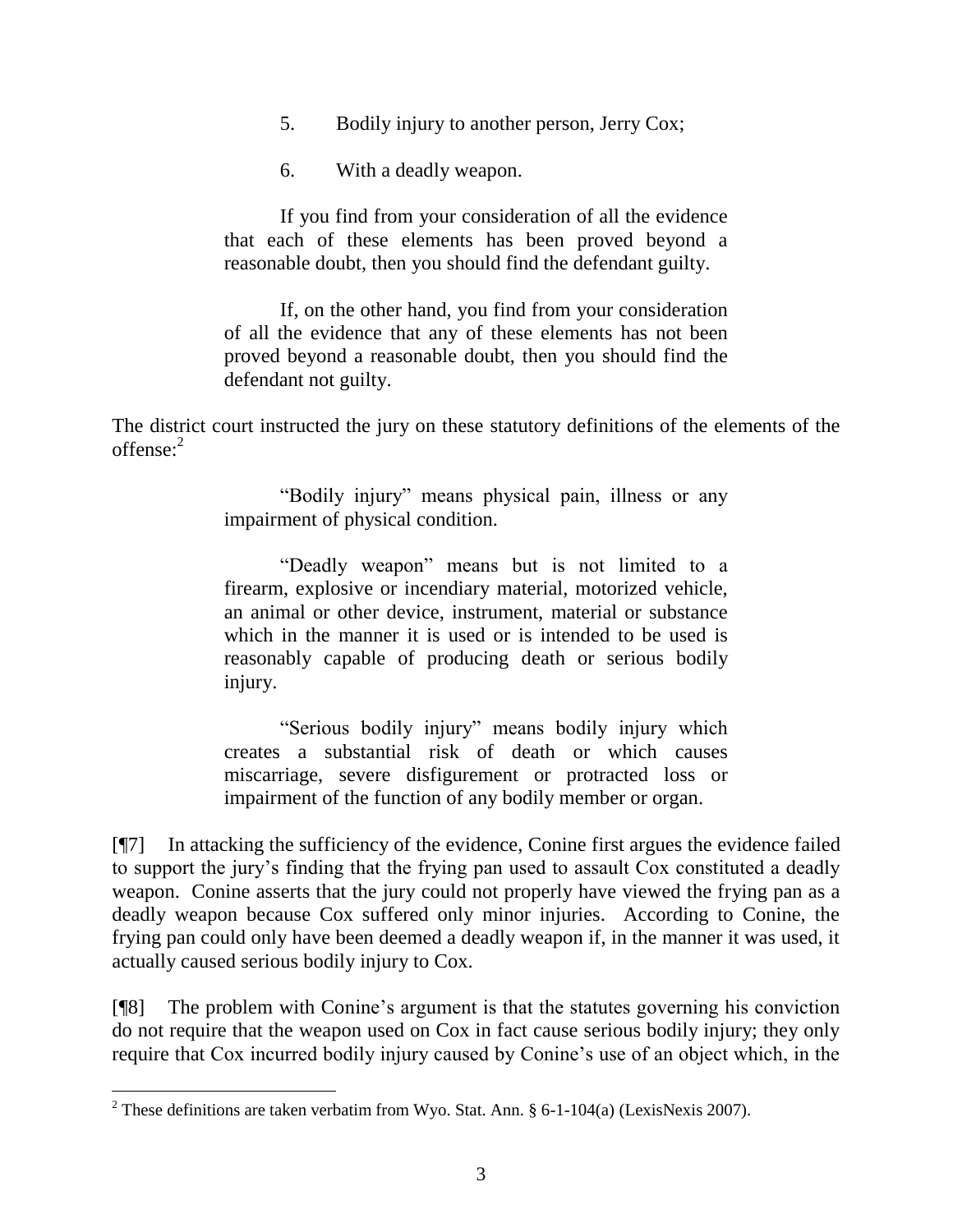manner it was used, was **reasonably capable** of producing death or serious bodily injury. The State was not required to prove, nor was the jury required to find, that Cox suffered serious bodily injury when Conine hit him with the frying pan. To convict Conine, the jury only needed to find from the State's evidence that Conine caused bodily injury to Cox by attacking him with an object that might reasonably cause serious bodily injury or death.

[¶9] Conine also argues that, even if deemed a deadly weapon, there was no evidence from which the jury could rationally conclude that the frying pan, rather than his fists, caused Cox's bodily injuries. Conine's argument simply ignores the testimony and evidence presented at trial. Cox specifically remembered receiving three distinct blows from the frying pan: the first to the left side of his face with what felt like the bottom of the pan; the second to the top of his head with the inside of the pan; and the third to his right jaw with what felt like the edge of the pan. According to Cox, the blow to his jaw was in the area just below where he lost the tooth. Cox also testified that he felt pain in his face and head, particularly the jaw and scalp areas from those blows, and continued to have pain for approximately two weeks, along with difficulty chewing. In addition, a police officer and paramedic responding to the Bunkhouse testified, without objection, that Cox reported being struck multiple times in the face with the frying pan. They testified Cox had quite a bit of facial swelling and redness to the sclera of his eye, which was consistent with the reported blows received from the frying pan. The frying pan, which was admitted at trial, showed extensive damage – it was extremely bent and deformed. Finally, Conine admitted striking Cox once with the frying pan on the head.

[¶10] Viewing the evidence as a whole, and affording the State every favorable inference which may be fairly and reasonably drawn from it, we have no trouble concluding the evidence was sufficient for a reasonable jury to find beyond a reasonable doubt the frying pan caused Cox bodily injury. We likewise have no trouble concluding the evidence was sufficient to permit a rational jury to find beyond a reasonable doubt the frying pan was a deadly weapon. Applying common sense and experience, the jury could have rationally determined the frying pan, when used as Conine did to beat Cox about the head and face, was reasonably capable of causing serious bodily injury or death. In sum, we find ample evidence to support Conine's conviction for aggravated assault and battery.

# **B. Prosecutorial Misconduct**

[¶11] Conine alleges instances of prosecutorial misconduct during voir dire and opening statement, which he claims warrant reversal of his conviction. Conine did not object at the trial to the alleged instances of misconduct and, therefore, our review is limited to the plain error doctrine, which requires: (1) the record clearly reflect the incident alleged as error; (2) Conine demonstrate the error transgressed an unequivocal rule of law in a clear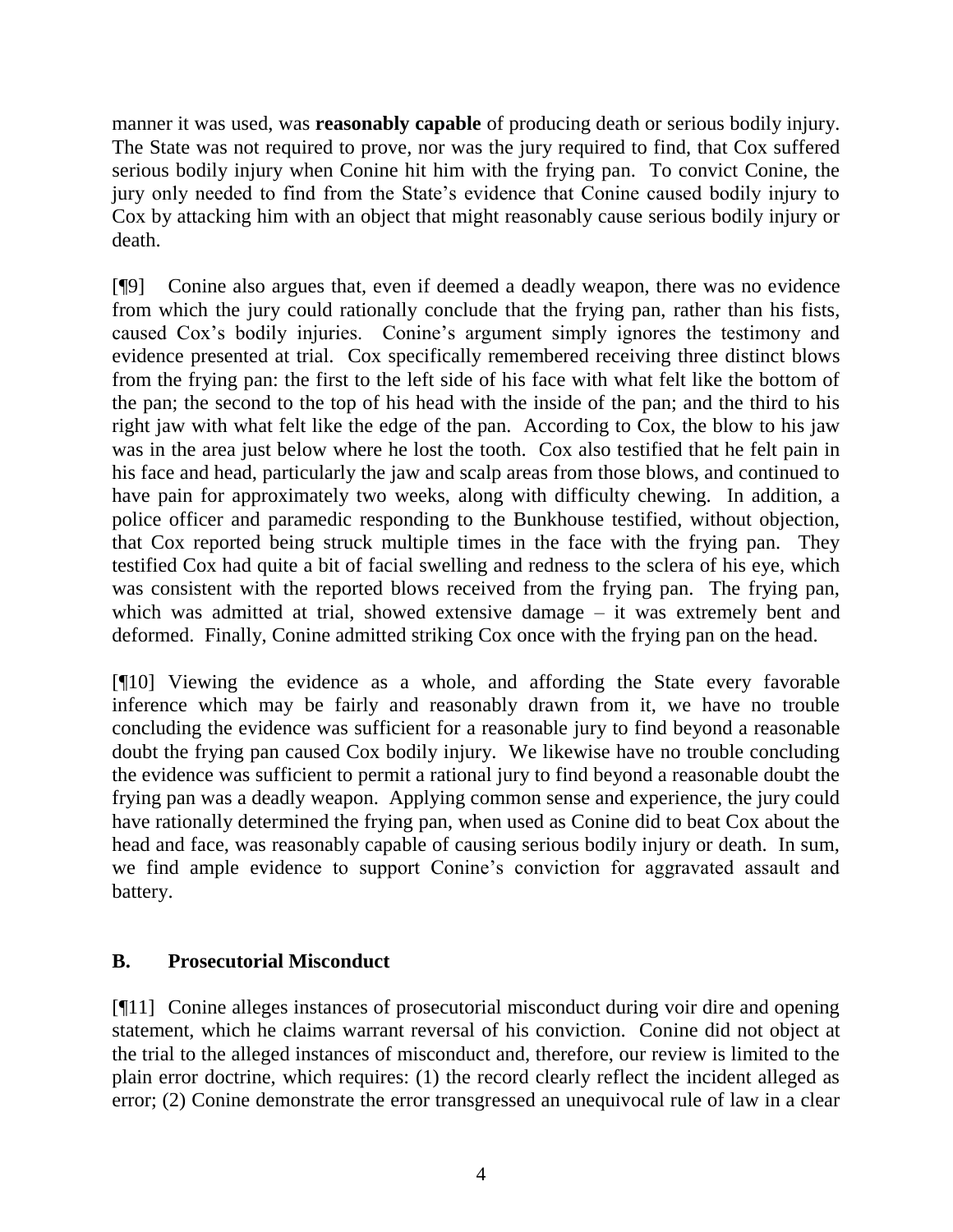and obvious, not merely arguable, way; and (3) Conine demonstrate the error adversely affected a substantial right resulting in material prejudice to him. *Callen v. State*, 2008 WY 107, ¶ 20, 192 P.3d 137, 145 (Wyo. 2008); *Talley v. State*, 2007 WY 37, ¶ 9, 153 P.3d 256, 260 (Wyo. 2007). Before we hold that an error mandates reversal of a conviction, we must conclude, based on the entire record, that a reasonable possibility exists that the outcome of Conine's trial might have been more favorable to him absent the error. *Id*.; *Williams v. State*, 2002 WY 136, ¶ 21, 54 P.3d 248, 254 (Wyo. 2002).

#### *Voir dire*

[¶12] Conine's first complaint of misconduct is directed at the following questions posed by the prosecutor during voir dire:

> Now, folks, the charge in this case is aggravated assault and battery with the use of a deadly weapon. I think we can all agree that things such as firearms, a knife, a baseball bat, brass knuckles, could generally be considered to be a deadly weapon? Are you all in agreement with that?

> > (Panel indicating yes.)

Would you also agree that the manner in which the object is used that makes it deadly?

(Panel indicating in the affirmative.)

What else is there that could possibly be deadly? Well, could this be deadly? I am holding a pen. Can you conceive of a way in which this could be used that would [be] deadly? How about in the eye, up the nose, in the ear, possibly in the throat?

How about, say, a belt buckle, that somebody in a rodeo is wearing? Could that be used as [a] deadly weapon?

(No response.)

How about shoes? Is that possible to kick or hit with?

(No response.)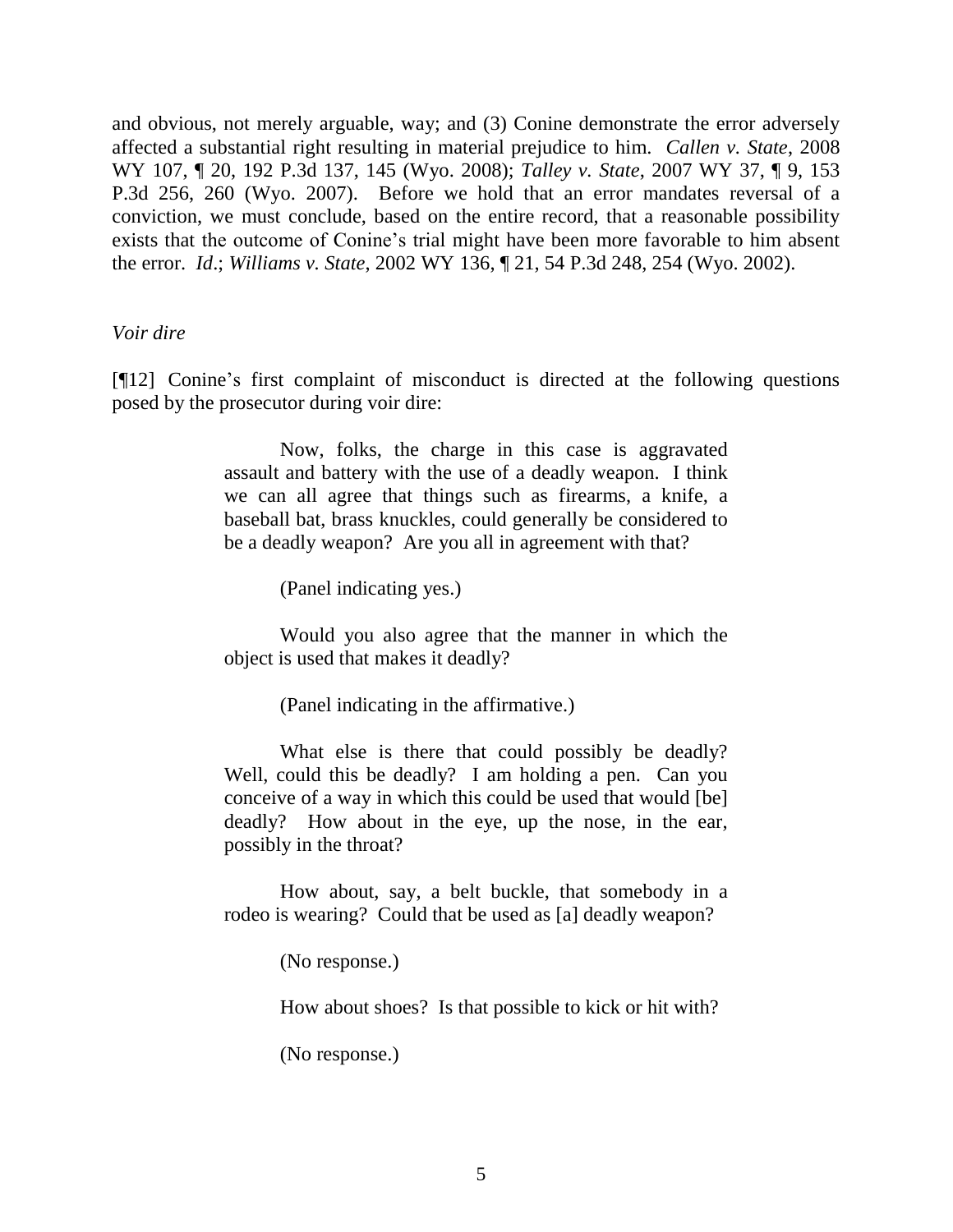How about a frying pan? Can you agree with the thought that possibly a frying pan could be considered a deadly weapon?

(No response.)

For those of you who sit on this jury, I believe that you will hear this definition: Under Wyoming law, a deadly weapon means, but is not limited to a firearm, explosive, or incendiary material, something that burns, a motorized vehicle, an animal, or other device, instrument, material, or substance which in the manner it is used or is intended to be used is reasonably capable of producing deadly or serious bodily injury.

Is there anyone here who does not understand that definition?

(No response.)

[¶13] Conine contends the prosecutor impermissibly questioned the jury regarding the law, as well as the meaning of words within the context of the law, so as to precondition the jurors to find that the frying pan was a deadly weapon. He asserts the prosecutor's questioning violated several restrictions of W.R.Cr.P. 24(c). Conine further claims he was materially prejudiced thereby because the manner in which the pan was used, as well as the bodily injury caused by its use, was hotly contested at trial.

[¶14] W.R.Cr.P. 24(c) governs voir dire and states in pertinent part:

(1) The only purpose of the examination is to select a panel of jurors who will fairly and impartially hear the evidence and render a just verdict.

(2) The court shall not permit counsel . . . to attempt to precondition prospective jurors to a particular result, comment on the personal lives and families of the parties or their attorneys, nor question jurors concerning the pleadings, the law, the meaning of words, or the comfort of jurors.

(3) In voir dire examination counsel . . . shall not:

(A) Ask questions of an individual juror that can be asked of the panel or a group of jurors collectively;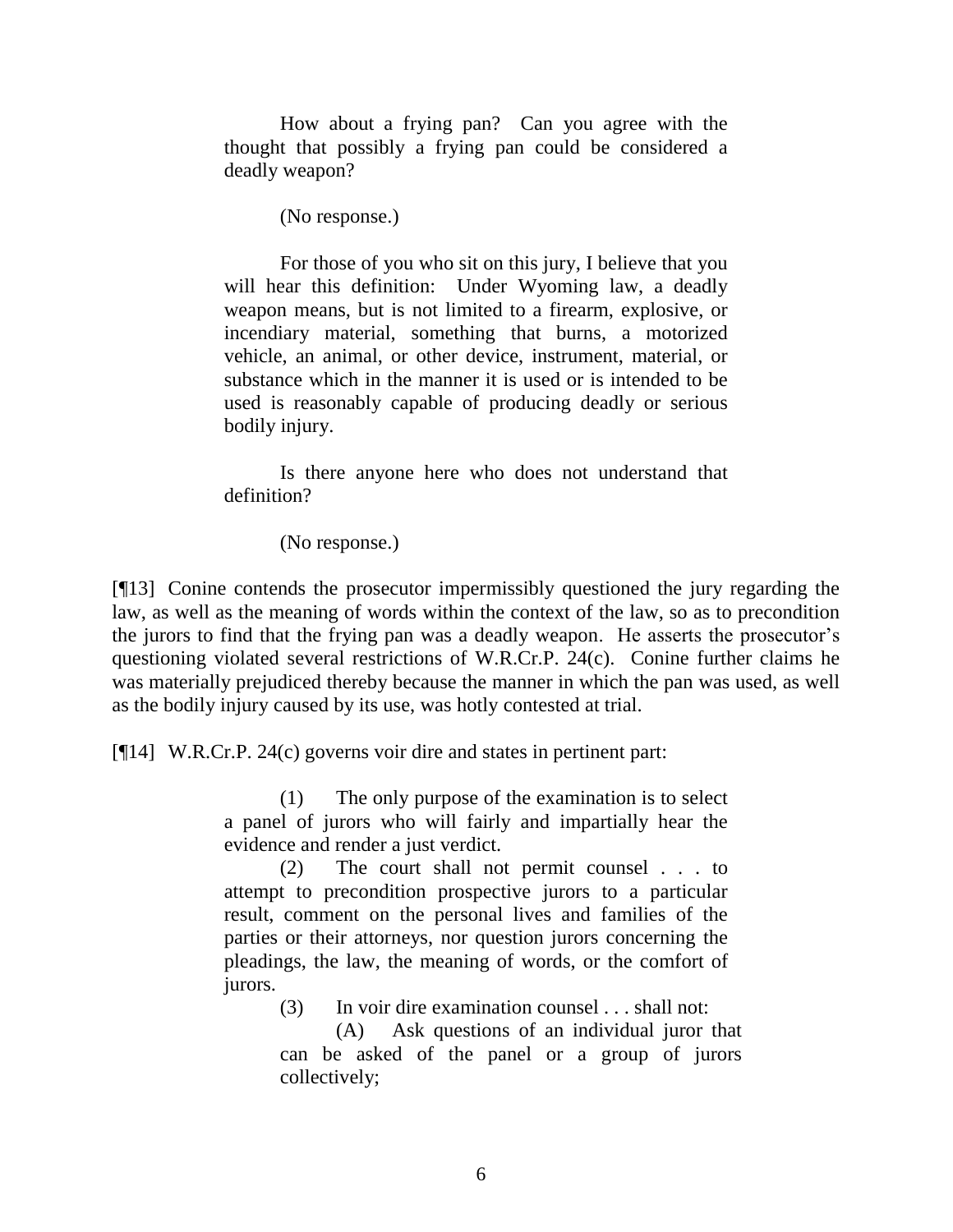(B) Ask questions answered in a juror questionnaire except to explain an answer;

(C) Repeat a question asked and answered;

(D) Instruct the jury on the law or argue the case; or

(E) Ask a juror what the juror's verdict might be under any hypothetical circumstance.

Notwithstanding the restrictions set forth in subsections  $24(c)(3)(A)-(E)$ , counsel . . . shall be permitted during voir dire examination to preview portions of the evidence from the case in a non-argumentative manner when a preview of the evidence would help prospective jurors better understand the context and reasons for certain lines of voir dire questioning.

[¶15] We agree with Conine that the prosecutor's questions violated Rule 24(c). The essential function of voir dire is to allow for the impaneling of a fair and impartial jury. Properly conducted voir dire examination aspires to identify bias and prejudice, not implant it. *Law v. State*, 2004 WY 111, ¶ 32, 98 P.3d 181, 192 (Wyo. 2004). In this case, the entire line of highlighted questioning by the prosecutor served only to instruct the prospective jurors on the law and place the suggestion in their minds that an object such as a frying pan could be a deadly weapon. In effect, the prosecutor was using voir dire to argue an important aspect of the State's case.

[¶16] Although improper, we must still determine whether the challenged questions caused material prejudice to Conine. We must answer that question in the negative. The prosecutor's questions were not so suggestive as to commit any member of the jury panel to find a frying pan was a deadly weapon. The jury was repeatedly advised that findings of facts were exclusively within their realm. As we have already discussed, there was more than sufficient evidence to support a finding that the frying pan was used as a deadly weapon. In light of the entire record, we do not find a reasonable possibility exists that the outcome of the trial would have been more favorable absent the prosecutor's indiscretion during voir dire.

## *Opening statement*

[¶17] Conine contends the prosecutor engaged in misconduct when he uttered the following highlighted statement during his opening statement:

> Mr. Cox will tell you that during the early evening hours of October 10, 2006, he was in the common area, trying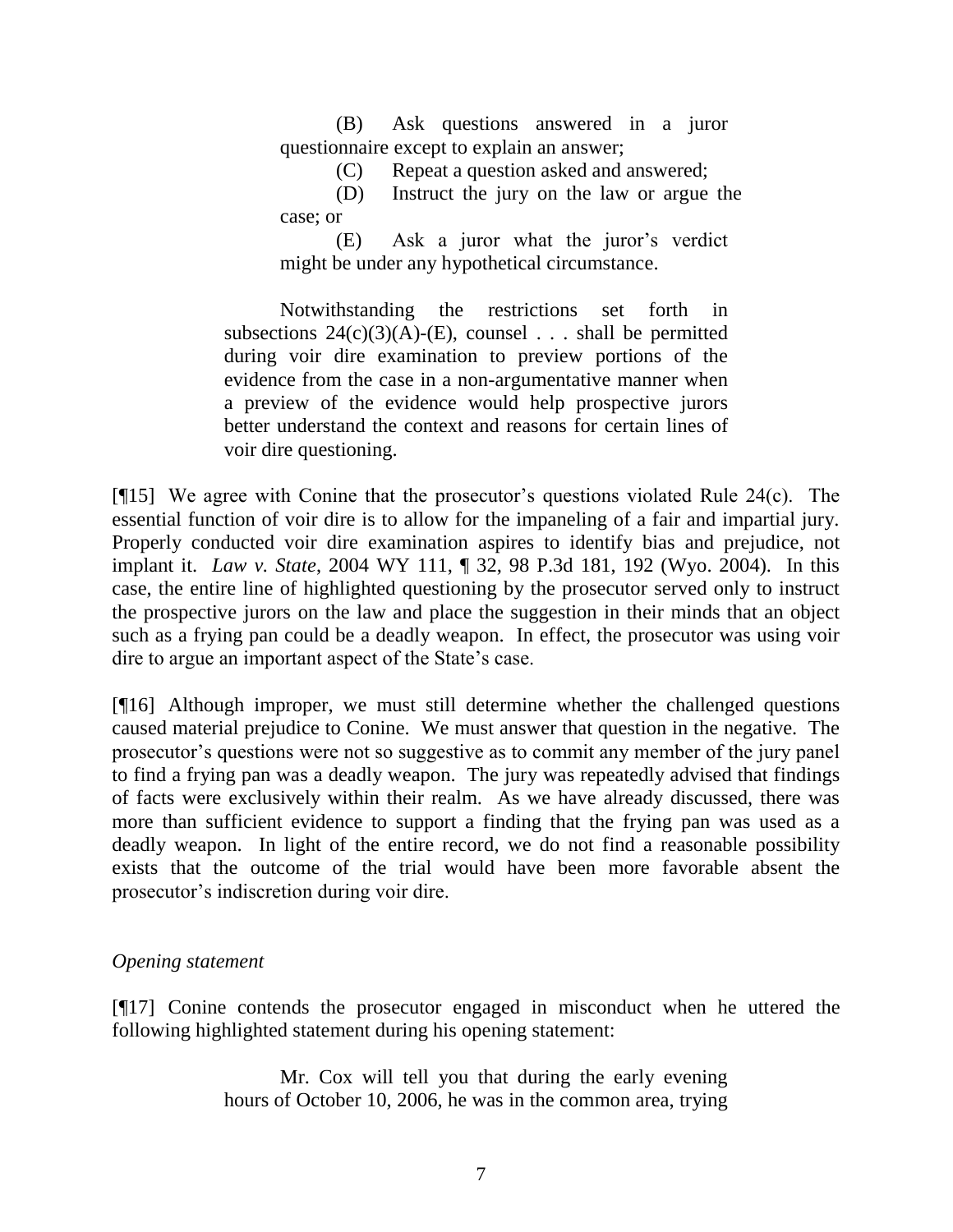to cook some food after having worked for a long day. **He is a pretty honest man seems to be.** He will also tell you he had been drinking. His drink of choice is something called a 40, which is a large beer, 40 ounces. I think he will tell you he had two of them that evening.

Conine contends the prosecutor's statement amounted to improper vouching of the credibility of Cox. Conine is correct that it is improper for a prosecutor to personally vouch for the credibility of a witness. *Lane*, 12 P.3d at 1065. In this regard, we have said:

> When the prosecutor asserts his credibility or personal belief, an additional factor is injected into the case. This additional factor is that counsel may be perceived by the jury as an authority whose opinion carries greater weight than their own opinion: that members of the jury might be persuaded not by the evidence, but rather by a perception that counsel's opinions are correct because of his position as prosecutor, an important state official entrusted with enforcing the criminal laws of a sovereign state. While the prosecutor is expected to be an advocate, he may not exploit his position to induce a jury to disregard the evidence or misapply the law.

*Id*. (quoting *Barela v. State*, 787 P.2d 82, 83-84 (Wyo. 1990)). However, even though we find that the prosecutor's "honest man" remark transgressed this clear rule of law, we are unable to conclude, based on our review of the entire record, that it prejudiced Conine to a degree that requires reversal of his conviction.

[¶18] The prosecutor's statement was isolated, and the district court twice instructed the jury concerning its responsibilities to evaluate the credibility of the witnesses, as well as weigh the evidence and resolve factual issues, in determining Conine's guilt or innocence on the charged crime. Immediately prior to the prosecutor's opening statement, the district court instructed the jury:

> On the other hand, it is the exclusive province of the jury to weigh and consider all evidence which is presented to you; to determine the credibility of all witnesses who testify before you, and from such evidence and testimony, to determine the issues of fact in this case.

> This duty you shall perform with sincere judgment and sound discretion, uninfluenced by sentiment, conjecture, or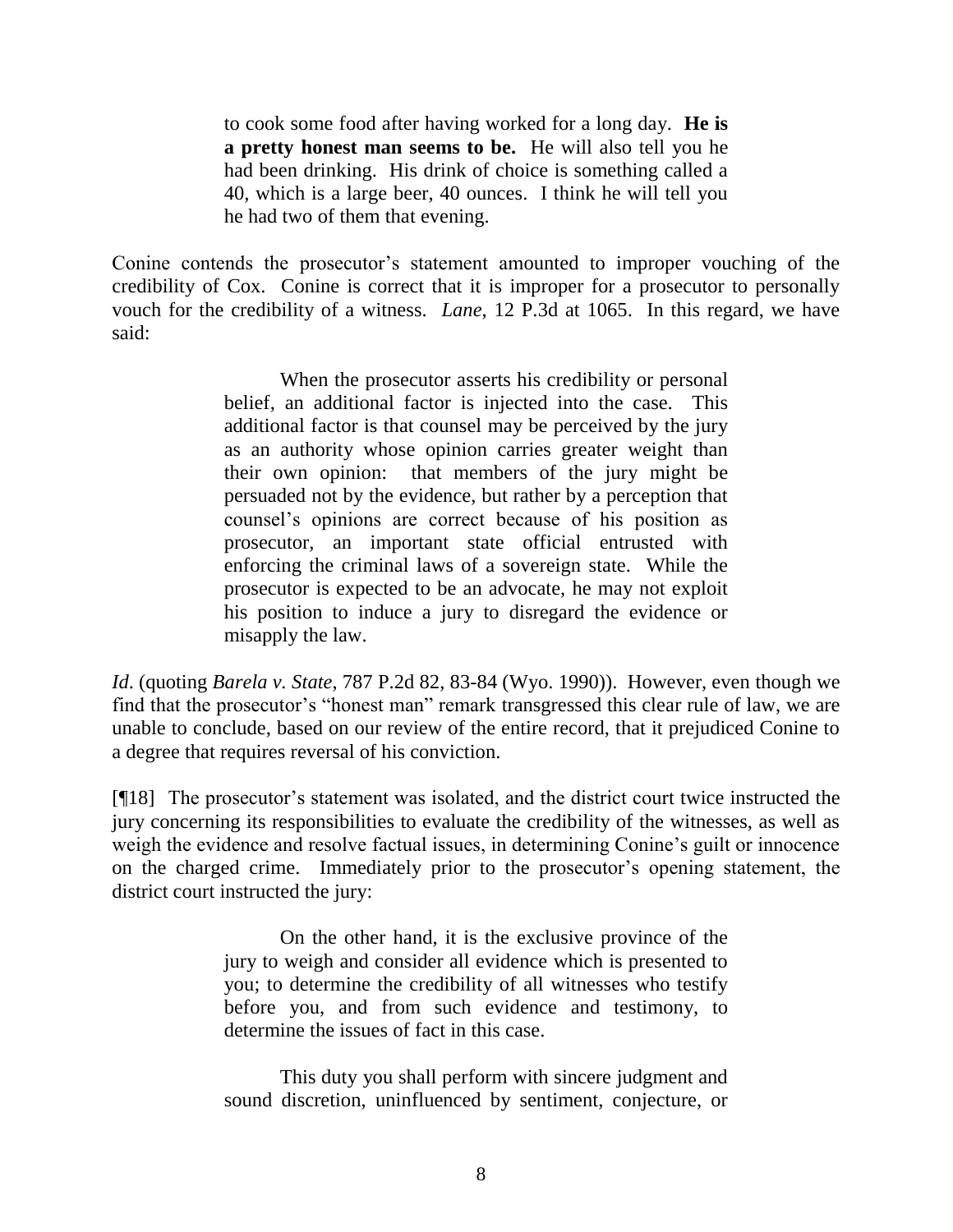by passion or prejudice against any of the litigants in this case, or by public opinion or public feeling. The litigants have the right to demand and expect that you will conscientiously and dispassionately consider and weigh the evidence and apply the law of the case, and that you will reach a just verdict, regardless of the consequences. That verdict must express the individual opinion of each juror. . . .

You are the exclusive judges of the facts and of the effect and value of the evidence, but you must determine the facts from the evidence produced here in court. If any evidence is admitted and afterwards is ordered by me to be stricken out, you must disregard entirely the matter thus stricken, and if any counsel intimates by any of his questions that certain hinted facts are, or are not true, you must disregard any such intimation and must not draw any inference from it. As to any statement made by counsel in your presence concerning the facts of the case, you must not regard such a statement as evidence[.] . . .

\* \* \* \*

The jury is the sole judge of the credibility of the witnesses, and of the weight to be given their testimony. You should take into consideration their demeanor upon the witness stand, their apparent intelligence, their means of knowledge of the facts testified to, the interest, if any, which any witness may have in the outcome of this trial, the prejudice or motives, or feelings of revenge, if any, which have been shown by the evidence. In doing so, you may take into consideration all of the facts and circumstances in the case and give such weight as you think the same are entitled to, in the light of your experience and knowledge of human affairs.

[¶19] The district court also gave the jury a virtually identical instruction before the commencement of deliberations. We presume the jury followed the district court's instructions. *Haynes v. State*, 2008 WY 75, ¶ 22, 186 P.3d 1204, 1209 (Wyo. 2008); *Guy v. State*, 2008 WY 56, ¶ 19, 184 P.3d 687, 694 (Wyo. 2008). Additionally, the prosecutor reiterated, during his principal and rebuttal closing arguments, that it was the jury's exclusive role to determine issues of credibility. Finally, as previously noted, the evidence of Conine's guilt was strong. Weighing these factors, we do not believe, in the